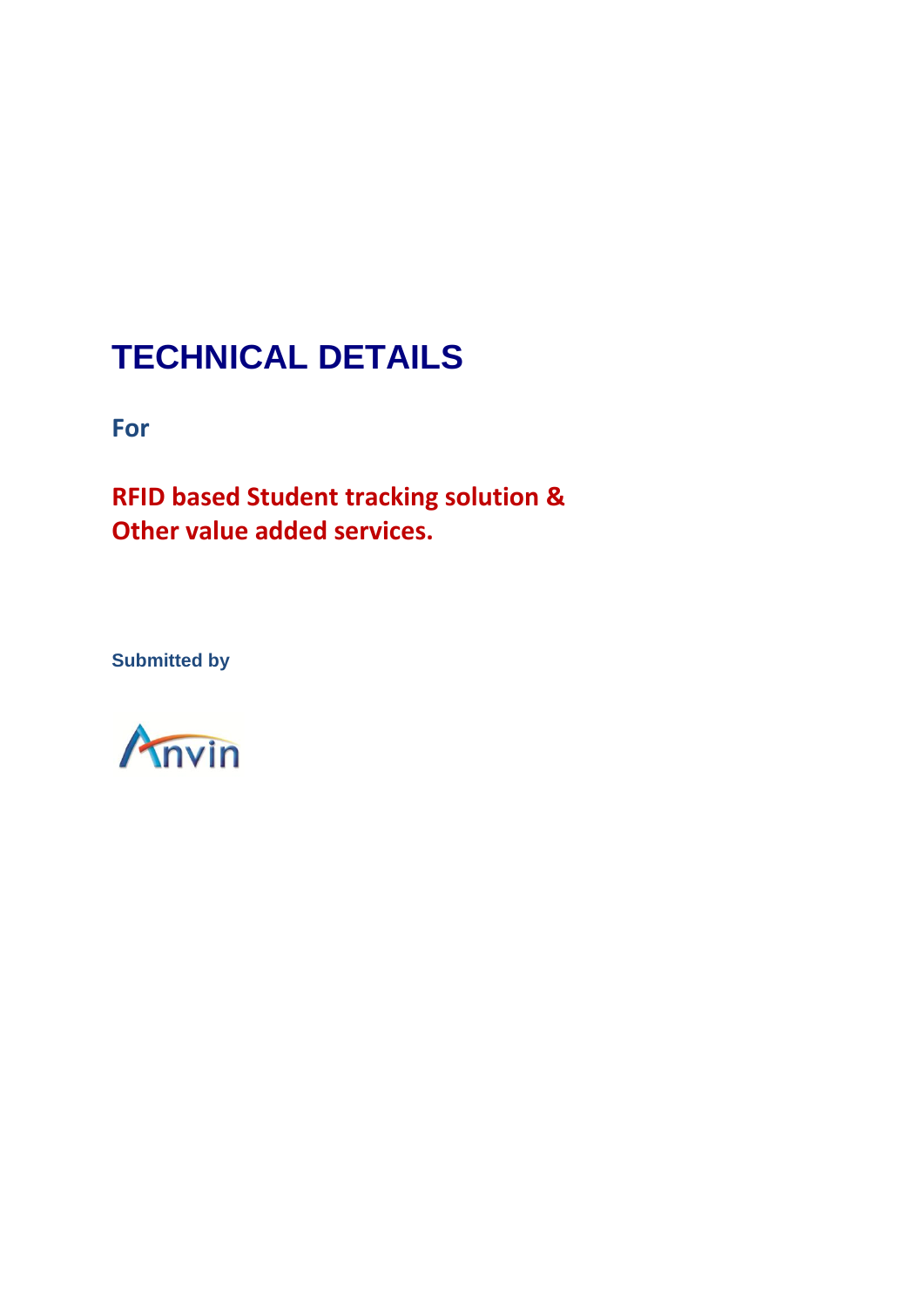

## **1.0 INTRODUCTION:**

The safety of children on their way to school and back home is a cause for increased concern especially amongst working parents. Schools are finding it essential to have a system in place that will give the school authorities as well as parents live information about whether their children had reached school safely, and whether they had returned home safely.

## **1.1 Main challenges in implementation:**

- Ÿ
- Identifying children boarding school buses and verifying the boarding time and place of each student into the bus.
- Locating and verifying the disembarking point and time for each student.
- Sending message updates to parents that their children have safely reached school or home.
- Alerting the bus driver if any student tries to board the wrong school bus.
- Alerting the bus driver if any student is left behind in the bus.
- Alert to driver if bus has been replaced for any reason.
- Alert to new driver if any driver is absent.
- Monitoring the live location and path of each school bus on its daily trips.

## **2.0 SOLUTION:**

We propose the use of RFID technology for tracking students entering or exiting the school bus and confirming their entry into the school premises. Along with this, a GPS based vehicle tracking solution can be proposed that allows remote tracking of current location of school buses by the school authorities. With the help of long range readers and tags and highly efficient software application, the solution provides updated information about the student.

Our hybrid antenna-readers configured to be remotely programmable through Wi-Fi are mounted at the door of each school bus. A RFID tag is issued to each student as an identity card. The RFID Proximity reader is used for registering tags into the database. Controller devices are installed in each bus, which interface with the mounted RFID reader. A vehicle tracking device is also attached to this controller, which communicates with the central server located in the school. The system uses SQL Server as a backend database along with .NET software for the frontend interface.

#### **3.0 WORKING METHOD:**

The Student Tracking system was developed for tracking students as they entered and exited the school bus, along with driver alerts and an integrated school bus remote monitoring system.

#### 3.1 Registering students:

Information regarding each student is entered into the database from the master record of the school. This data consists of student's address, age, class year, parents' details, etc. Data of new students is also collected and entered into the school master and database, as and when a new student takes admission in the school. Each individual student data is associated with a tag issued to the student.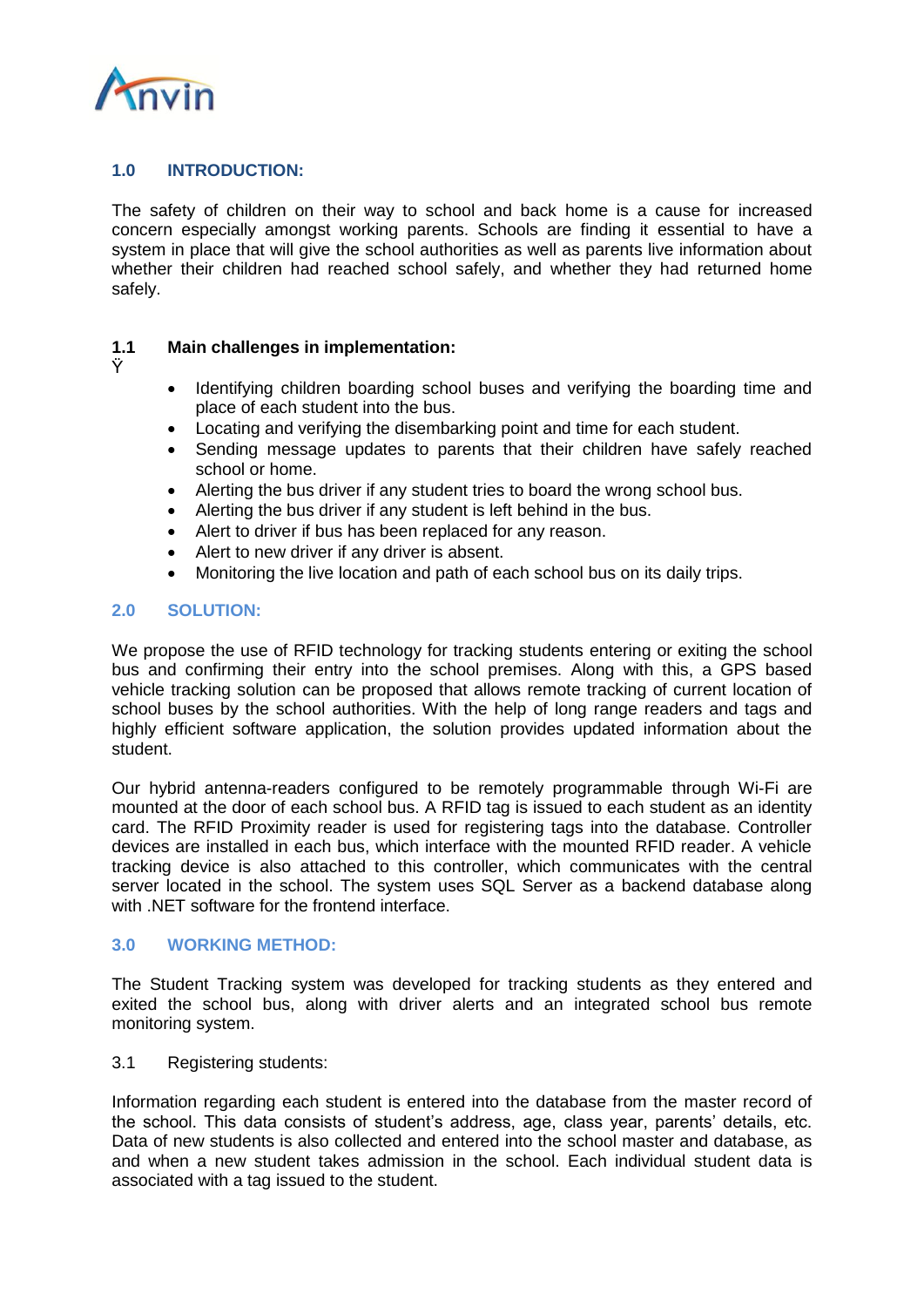

3.2 Registering parents:

Data regarding parents consists of linking with their children's data and entering their own contact details and mobile phone numbers.

3.3 Assigning school bus to students:

School buses are provided to students based on their address locations and pick-up points appearing along the bus route. Based on its route, the bus is assigned to each student for travelling from home to school and back home. Each student's tag is assigned in the database to the Hybrid reader mounted on the relevant bus.

3.4 Bus routes and student pick-up:

A bus route is created for each school bus along with pick-up points on that particular route. Details of pick-up and dropping location are entered with their GPS co-ordinates into the database. These pick-up and dropping points are made available to the bus driver.

3.5 Bus drivers:

Driver data and associated routes are maintained in the database. If a bus driver is absent, then the new driver gets all alerts associated with that route.

3.6 Bus route tracking:

The vehicle tracking device is fitted on each school bus and assigned to that bus in the database. This device precisely gives out live GPS co-ordinates of the school bus, which are utilized for exact pick-up and dropping off along the route. This also enables real time location of the bus along its route and its tracking by the administrator on a map.

3.7 Uploading data from server through Wi-Fi network:

The school premises have Wi-Fi connectivity. When the school bus enters the Wi-Fi network area, data from the server gets uploaded. The updated data is available at the local database.

3.8 Tracking the student entering/exiting the bus:

Each student wears a RFID-enabled ID card. When a student's tag ID is read by the twin antennas of the hybrid reader, if the tag is detected first by antenna A and then by antenna B, this indicates that the student has entered the bus. If the tag is detected first by antenna B and then by antenna A, then this indicates that the student is exiting from the bus.

3.9 Student picked up by school bus:

The Hybrid reader on the bus entrance checks if the student is registered for that particular bus route. If the tag ID is not found then a alert SMS is send to driver, whereas if the registered ID is found then the system is updated along with co-ordinates from the vehicle tracking device. This confirmation of pick-up with location name, date and time is also sent via SMS to the parent. If a child registered for pick-up at a defined time is not found then the parent gets an alert message that the child has missed the stop and has not boarded the school bus.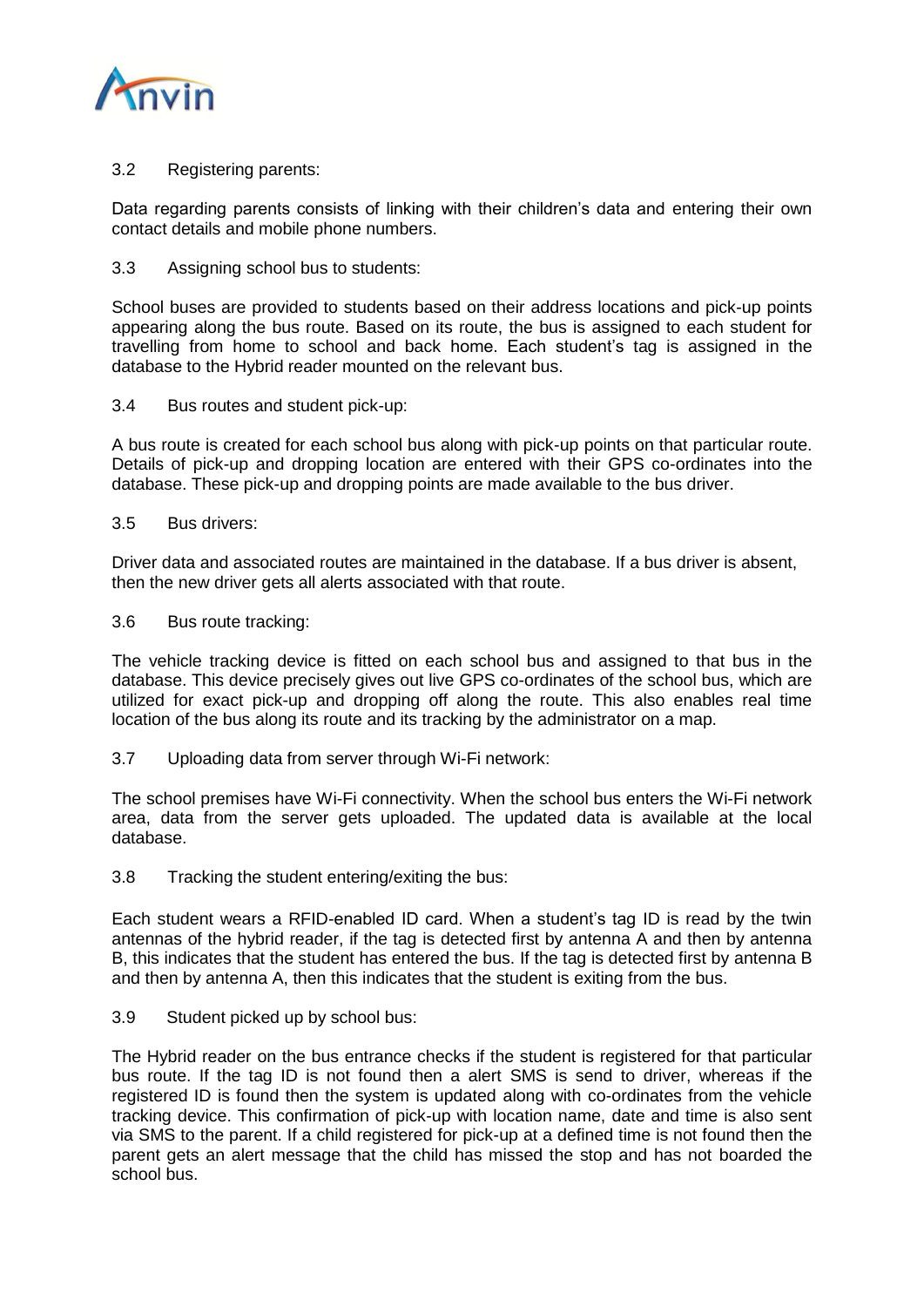

## 3.10 Student reaching school:

When the bus reaches school, the Hybrid reader on the bus registers the student exiting the bus by detecting his tag first with antenna B and then with antenna A, and a corresponding entry is made into the system data. The system then automatically sends a confirmation SMS to the parent indicating that their child has reached school safely, along with the time of arrival.





3.11 Student boarding the wrong bus when leaving school:

If a student tries to board in wrong bus when leaving school for home, then the hybrid reader on the bus detects the student's tag ID as not assigned to that bus route and sends an alert to the driver. This alerts the bus driver who prevents the child from getting into the wrong bus.

#### 3.12 Student dropped off from school at destination:

The student is dropped off at his destination mapped with the exact GPS co-ordinates obtained by vehicle tracking device and registered in the database. At drop off, the exiting student's tag ID is read by the Hybrid reader on the bus and a confirmation SMS is sent to the parent with location name, date and time of drop-off.

3.13 Student remains inside bus:

If a student is not dropped off and still in the school bus beyond the assigned time, then the driver gets an alert that the child is still remaining in the bus.

3.14 Students total count once the bus has left the school:

The system can be configured in such a way that the driver will get a message regarding the total number of students present in the bus in comparison with the actual numbers, once the a pre defines time interval is over from the set departure time of the bus.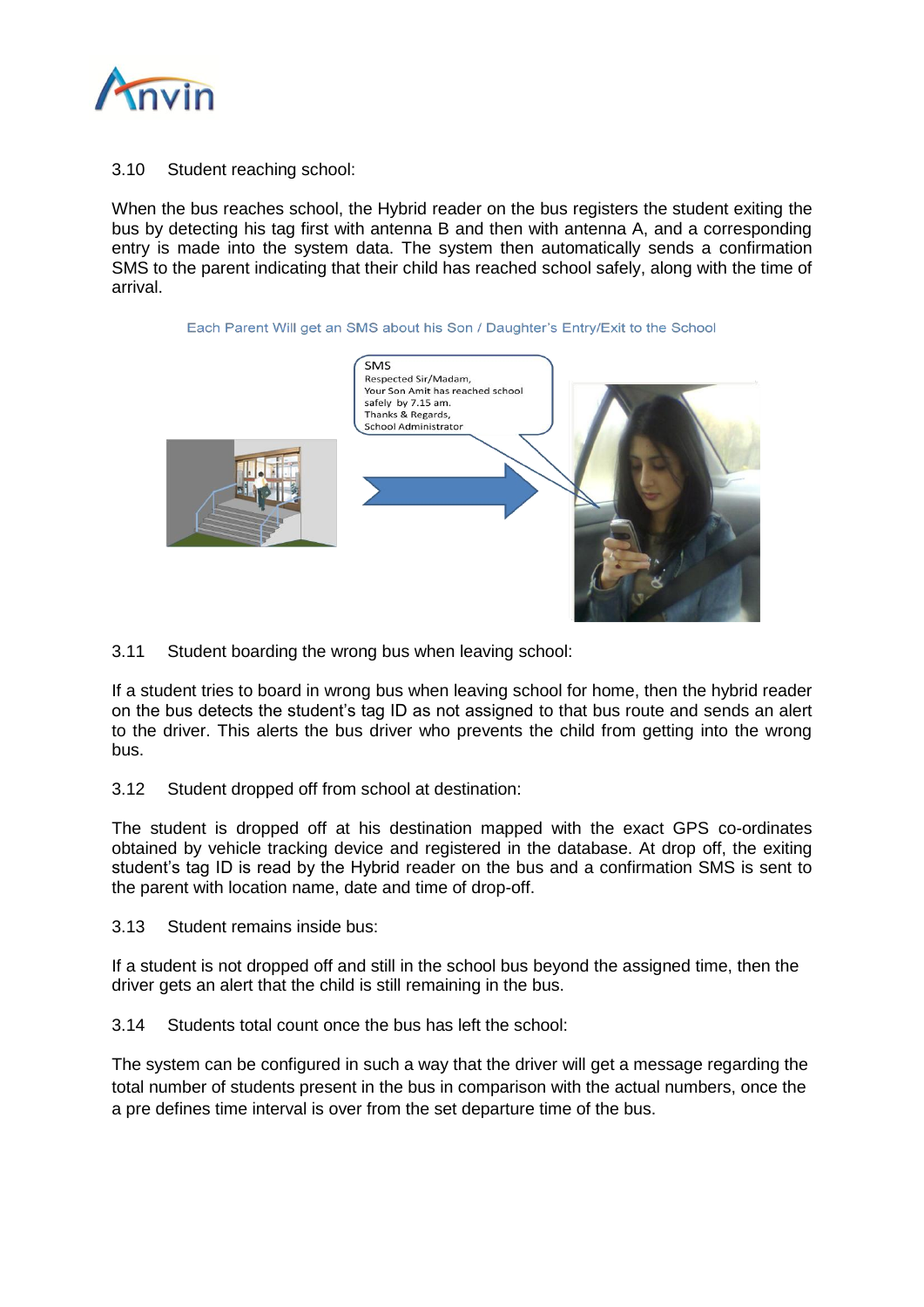

## 3.15 Bus replacement:

If a particular school bus is not available because of maintenance or any other reason, then the driver assigned to that bus will receive a SMS alert that he has been assigned a replacement bus. However his assigned route remains unchanged. The change takes place at the backend server where the new bus will be associated with the route of the old bus. The parents of the students assigned with that bus also will get the SMS regarding the change of their bus number.

#### 3.16 Driver replacement:

If a particular driver is absent, then the replacement driver will receive a SMS alert regarding the bus assigned to him, and all data and alerts associated for that bus route will now be sent to him.

## 3.17 Stay back of the students:

In some cases, the students will be staying back in the school beyond the normal working hours of the school for some special sessions, practice session etc. In such cases, there will be a provision in the application to update this data in the morning so that a report can be generated and made available in the system about the stay back of the students. After the school hours, the administrator can verify if any student is in the campus other than those who are allowed stay back. The stay back information will be send to the driver and the parents as well.

## 3.18 Bus has not reached in time:

The tracking device sends GPS co-ordinates of the moving bus to the central server database. The system administrator can select each school bus for tracking and viewing its current position on its route in real time. Thus there is strict monitoring of the bus as to its schedule and whether it is having any stoppage or is running late. SMS updates or alerts can also be sent to parents if required. System will also alert the administrator if the bus deviates from its defined route.

## 3.19 Master display at control room:

As part of the solution, we also propose a master display in the control room which can be a LCB display system, which will display key information that should be brought to the immediate notice of the school authorities. It will be possible to configure what information should display on the dash board. Any exception report can be configures on the display. For eg : any deviations or late running of the buses will appear on the screen along with SMS to key personnel of the admin side. If there are device failures in the bus by any reason the message will appear on the display regarding the same.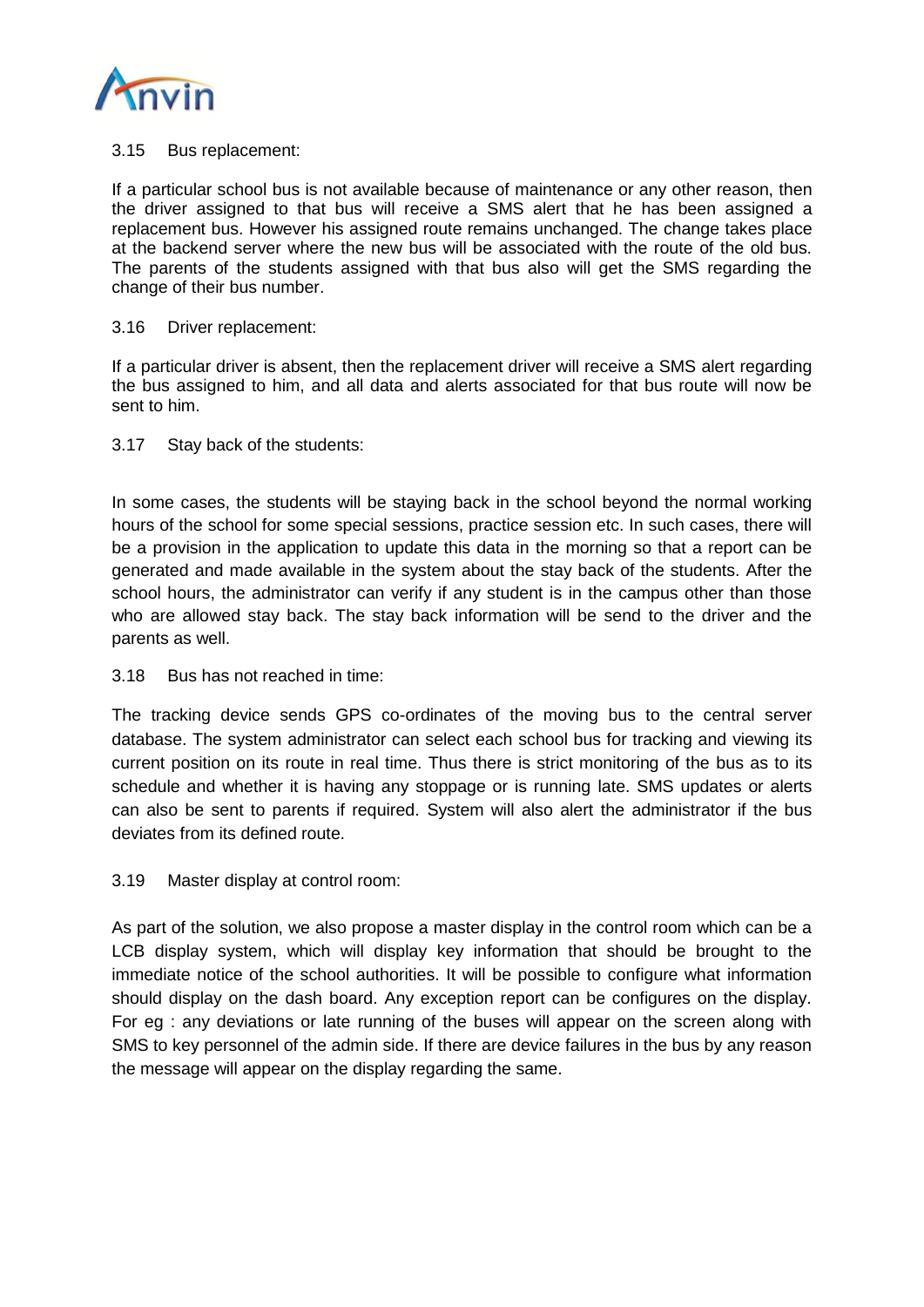

# **4.0 OTHER VALUE ADDED FEATURES WITH RFID CARD:**

The RFID card issued to the students can be used as a common card for library management and canteen management as well. By using the software solution provided by us, the canteen and the library function can be automated.

## **4.1 Library Management**

- RFID enabled ID cards that are given to all the students and staff will be used as their library membership card.
- When a book has been issued or returned, the system would automatically record that the book has been checked out/in thus preventing manual data recording.
- Every time a student wishes to get a book issued, his / her RFID enabled library card will be read by the reader placed at the appropriate place in the library and the details will be read and updated instantly.



## **4.2 Canteen Management:**

- Student ID card as issued will now act as Debit card based on amount pre-paid by Parent.
- Whenever a student desires to purchase something, he will be asked to select the items he wants from a list of items available and as soon as he selects the items and places his pre- paid card, the amount corresponding to that item will get deducted from the card, provide parents have placed no restrictions on the same.